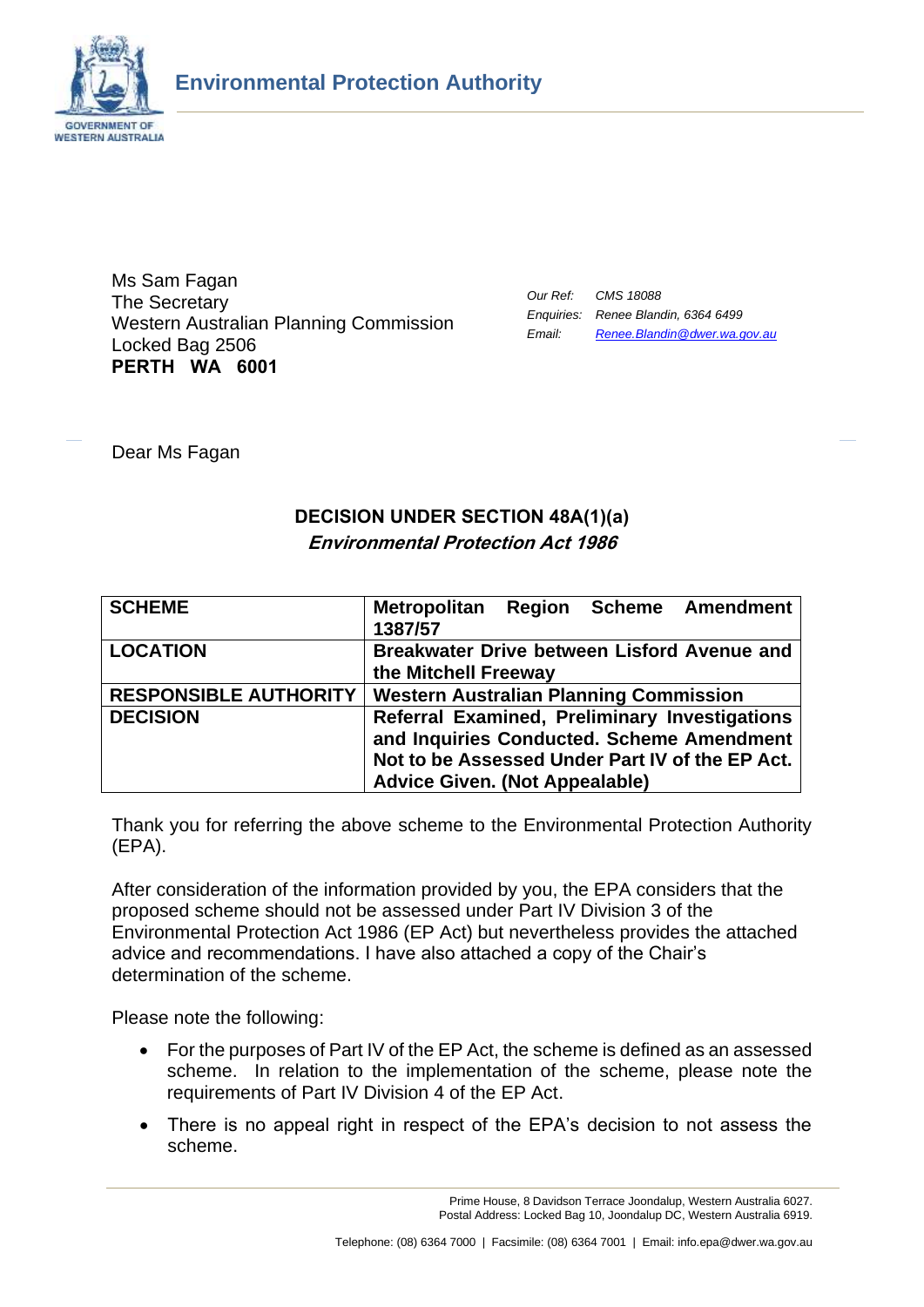A copy of the Chair's determination, this letter and the attached advice and recommendations will be made available to the public via the EPA website.

Yours sincerely

**Duhlio** Goundrey

**Director** EPA Services

7 December 2021

Encl. Chair's Determination Scheme Advice and Recommendations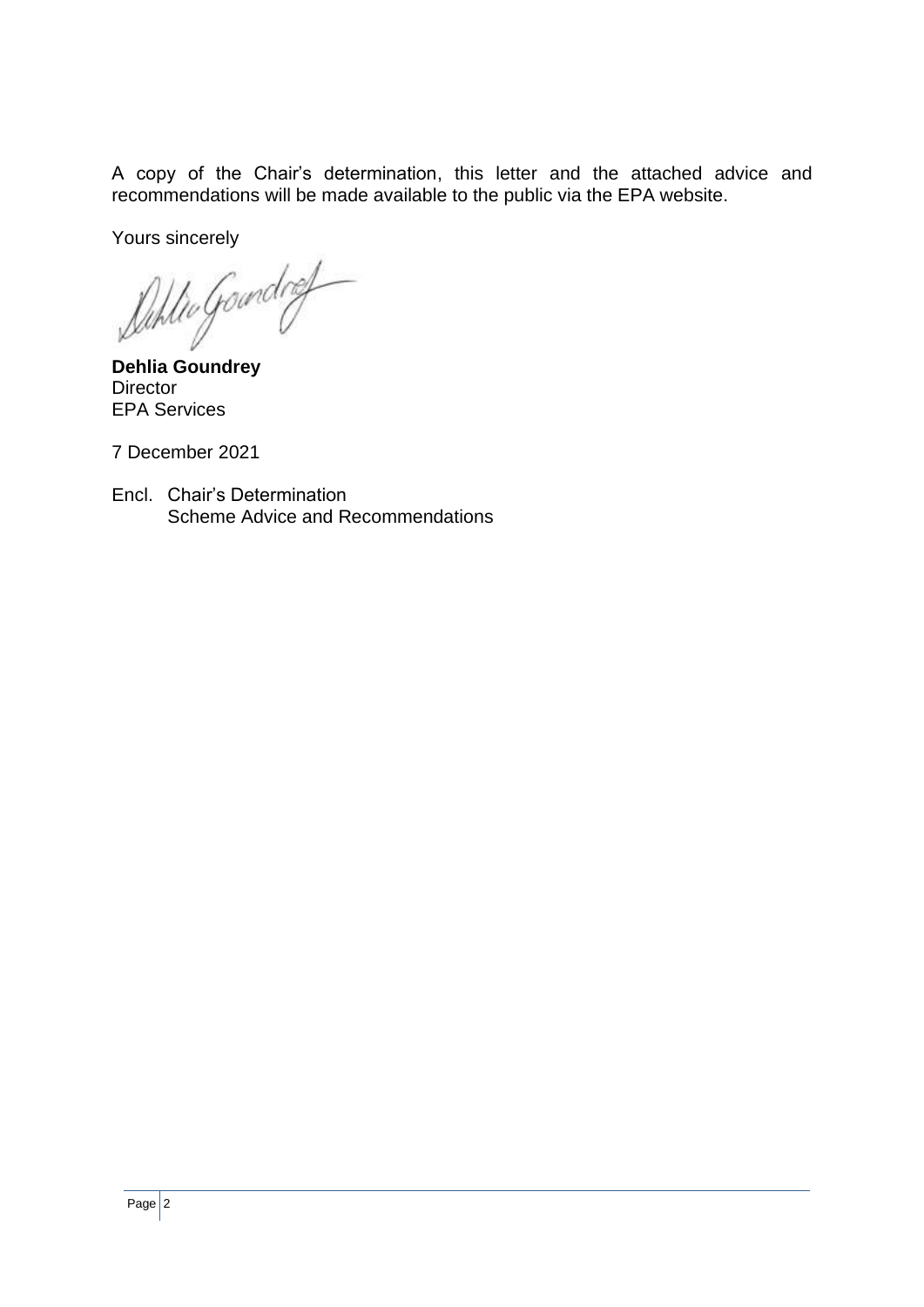# **ADVICE UNDER SECTION 48A(1)(a) ENVIRONMENTAL PROTECTION ACT 1986**

# **Metropolitan Region Scheme Amendment 1387/57**

**Location: Breakwater Drive (Lisford Avenue to Mitchell Freeway Reservation)**

**Determination: Scheme Not Assessed – Advice Given (Not Appealable)**

## **Determination Published: 6 December 2021**

#### **Summary**

The Western Australian Planning Commission (WAPC) proposes to amend the Metropolitan Region Scheme (MRS) to transfer land along a section of Breakwater Drive between Lisford Avenue and the Mitchell Freeway reservation (herein referred as Breakwater Drive) from Urban, Urban Deferred, Rural zones and Parks and Recreation reservation to the Other Regional Roads (ORR) reservation.

The Environmental Protection Authority (EPA) has considered the scheme amendment in accordance with the requirements of the *Environmental Protection Act 1986* (EP Act)*.* The EPA considers that the scheme amendment as set out is unlikely to have a significant effect on the environment and does not warrant formal assessment under Part IV of the EP Act. The EPA has based its decision on the scheme amendment documentation provided by the WAPC. Having considered this matter, the following advice is provided.

The local zoning and reservations within the amendment area (City of Wanneroo District Planning Scheme 2) were assessed by the EPA, and the amendment area is within an area subject to Ministerial Statement 538 (MS 538). Any development within the amendment area should be consistent with MS 538.

## **Environmental Factors**

Having regard to the EPA's *Statement of Environmental Principles, Factors and Objectives,*  the EPA has identified the following preliminary environmental factors relevant to this scheme amendment:

- Flora and Vegetation
- Terrestrial Fauna
- **Landforms**

## **Advice and Recommendations regarding Environmental Factors**

## **Flora and Vegetation; Terrestrial Fauna**

The amendment area contains native vegetation including three Priority 3 State-listed Priority Ecological Communities (PECs): 'Tuart (*Eucalyptus gomphocephala*) woodlands of the Swan Coastal Plain' PEC, the 'Northern Spearwood shrublands and woodlands' PEC and the 'Acacia shrublands on taller dunes' PEC.